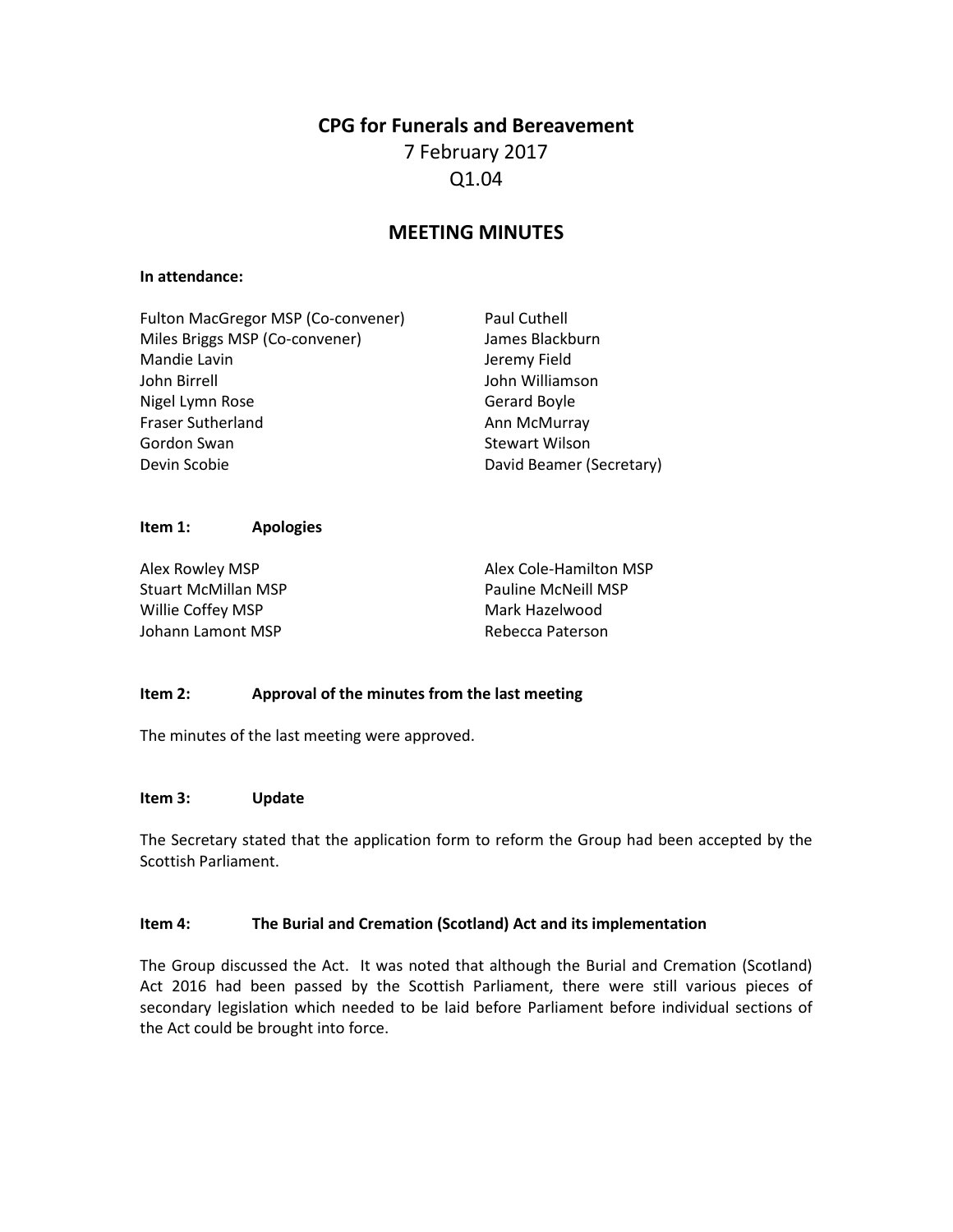Mandie Lavin raised the implementation timescale and willingness of the NAFD to support and work with the Scottish Government. Miles Briggs stated that he would try to ascertain timescales.

#### **Item 5: Funeral Poverty / funeral affordability (including Local Authority charges)**

A discussion was held on funeral poverty and affordability. The three events held by the Scottish Government last year and the first national conference on funeral poverty on 16 November were examined and welcomed by attendees.

John Birrell highlighted the work of the CAB, the Scottish Working Group on Funeral Poverty (SWGFP) and a funeral pledge on the topic of funeral poverty. The pledge, developed by Marie Curie and CAS, asks local council candidates to sign the pledge to help control the costs of funerals and support the bereaved in their community.

James Blackburn referenced the work of Quaker Social Action and his work on the SWGFP. Miles Briggs discussed the important role that local authorities can play in reducing funeral costs and Fulton MacGregor stated that local authority representation on the Group would be of value. The Secretary agreed to contact COSLA to seek appropriate contacts / representatives.

#### **Item 6: Social Fund Funeral Payments**

The Group discussed the devolution of the Social Fund Funeral Payment and the impact that this will have in Scotland. John Birrell welcomed the Scottish Government's new powers and the challenges faced by applicants including the paying of deposits.

The Secretary agreed to contact the civil servants working for Jeane Freeman MSP to seek an update on developments to be reported at the next meeting of the Group.

#### **Item 7: Bereavement Support in Scotland**

John Birrell raised the challenges faced by those involved in providing bereavement support including budget cuts for bereavement managers. He stated that interest in bereavement support was increasing in the news but it was not a priority when it comes to funding.

Stewart Wilson highlighted the important role that community organisations played and the number of deaths now occurring in hospices. John Birrell stated that there needs to be better coordination across government and ministers must work together.

The Secretary agreed to liaise with COSLA on their work and partnerships delivering bereavement support.